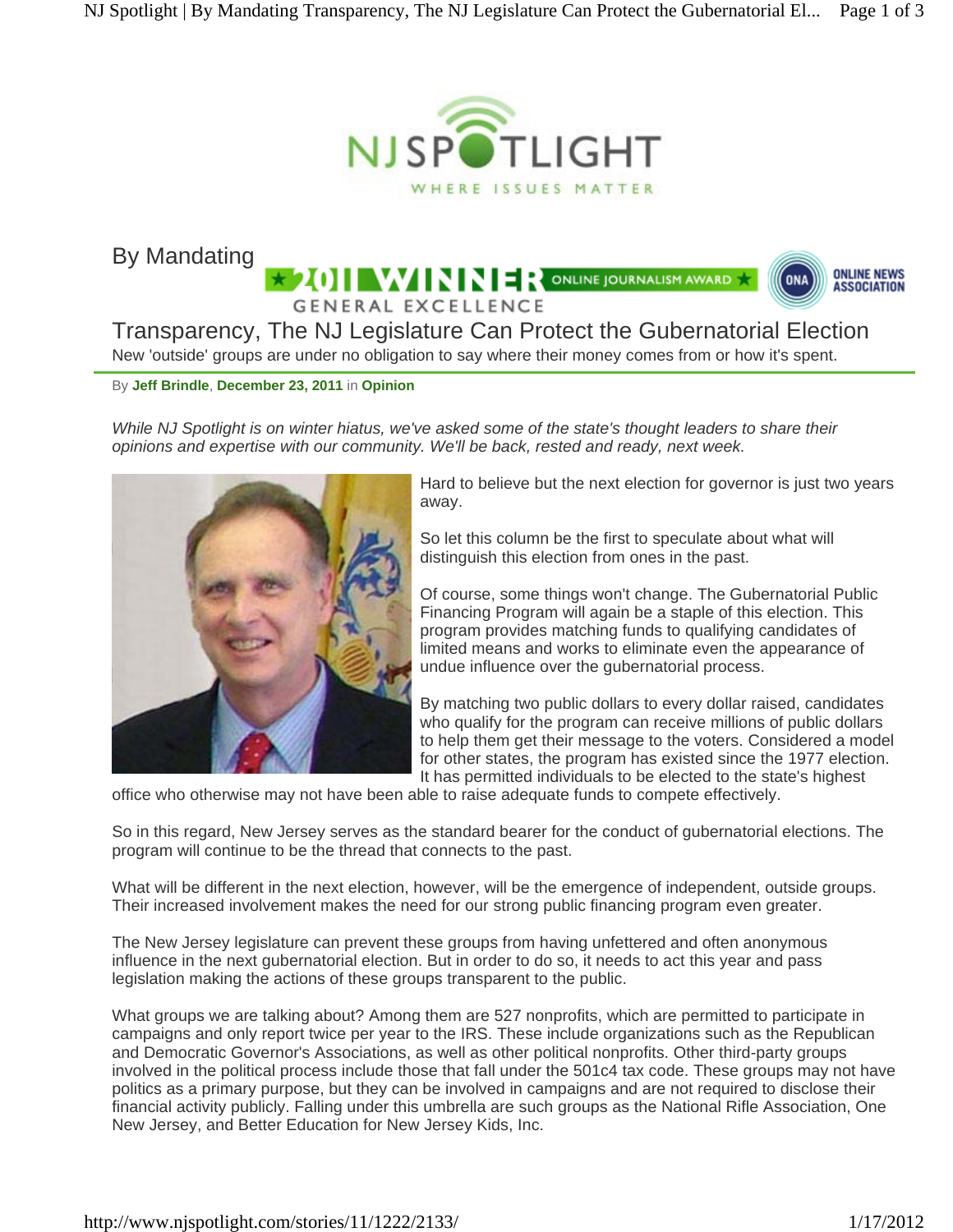Finally, there are now national super PACs that can establish separate accounts, one of which can accept unlimited donations and spend unlimited amounts. The super PACs often receive soft money contributions that they don't disclose. The rise of the super PACs was spurred by the U.S. Supreme Court's landmark Citizens United decision, which allows unlimited corporate and union contributions to political activities.

The fact that 527's, 501(c)'s, and super PACs loom over the next election is evidenced by the 2009 gubernatorial election, the recent legislative elections, and trends nationally.

Two years ago the Democratic and Republican Governors Associations, as well as labor unions, all participated independently in the gubernatorial general election. Millions were spent.

In this year's legislative elections, it is estimated that more than \$800,000 was spent by independent groups to influence the outcome of the contest.

These organizations include the Republican State Leadership Committee, America's Families First, Environment New Jersey, Americans for Prosperity, Strong New Jersey, and New Jersey Family's First.

But the most telling barometer of what is to come is what has been happening nationally.

In last year's congressional elections, the Center for Responsive Politics estimates that independent groups spent \$305 million to influence the outcome of House and Senate contests. That was a new high for these organizations, whose spending can only be estimated, because many groups are not required to disclose their financial activity.

Although the growth of super PACs may have been due to the Citizens United decision, outside spending's real culprit was the Bipartisan Campaign Reform Act (BCRA), otherwise known as McCain-Feingold. The growth in the number of these organizations, and their spending, greatly accelerated following the Reform Act's passage. It was a case of unintended consequences: tightening up fundraising requirements on candidates and political parties forced money to go elsewhere in the process.

In 2002, the year the bill became law, the Center for Responsive Politics estimated that independent spending reached \$27.3 million. Just two years later that total grew to \$200 million, and by 2008 to \$302 million.

Thus, during the two-year span following the enactment of McCain-Feingold, independent spending increased by 633 percent. In the years preceding Citizens United, 2002 to 2008, outside spending nationally increased by over 1,000 percent.

Contrast these figures to the amount estimated to be spent in 2010 following Citizens United. Independent groups are believed to have spent close to \$305 million, a hefty sum but representing only a slight increase over 2008.

So, McCain-Feingold is primarily responsible for the rapid growth in 527 and 501(c) groups acting as independent agents in election contests. Specifically, by prohibiting unlimited soft-money contributions to national parties, McCain-Feingold opened the door for money to flow into independent groups.

Unlike the political parties, however, which were required to disclose the sources and amounts of soft money, outside groups could receive contributions in unlimited amounts. Many do so anonymously.

So the unintended consequence of the reform was to greatly magnify the influence of 527's, 501(c)'s, and now super PACs, all at the expense of transparency.

For New Jersey it means the likelihood of an enhanced presence of outside groups in the upcoming gubernatorial election in 2013.

Some will be formed here. Others could come from outside the state.